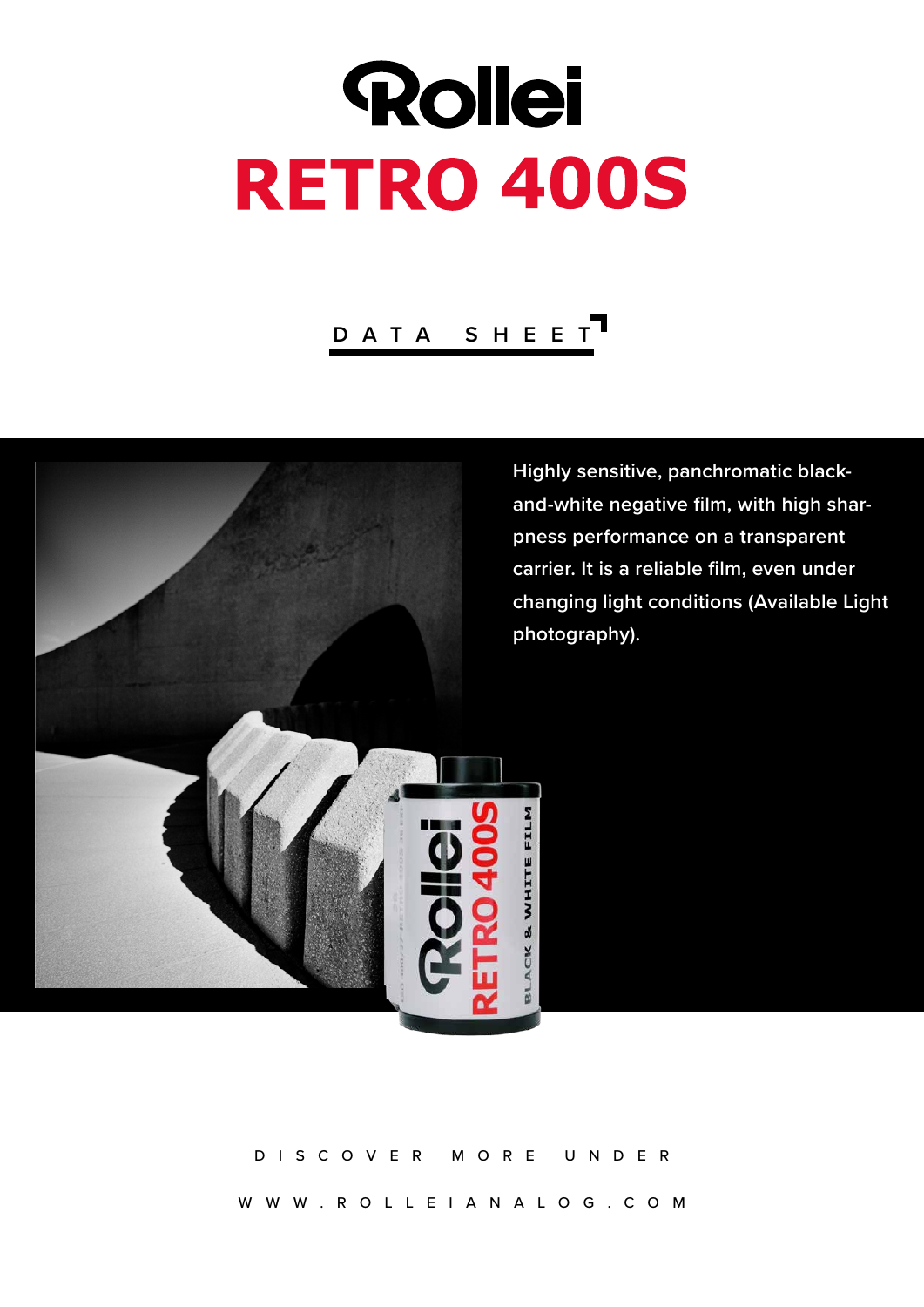# ROLLEI RETRO 400S

With a nominal sensitivity of ISO 400/27°, Rollei Retro 400S is a highly sensitive black-and-white film. Despite its high sensitivity it can be easily pushed to ISO 800/30°. It also performs well and reliably in borderline areas such as available light photography.

| ž<br>FILM   | um<br>п<br><b>Rollei</b> |
|-------------|--------------------------|
| ACK & WHITE |                          |

| <b>OOOO</b> ()     | highly sensitive             |
|--------------------|------------------------------|
| U O O O ()         | very high sharpness          |
| 8 S S C            | $±$ 2 apertures              |
| U O O O O          | very high resolving<br>power |
| 8 <del>0</del> 8 0 | very suitable                |
|                    |                              |



**35 mm (DX coded)**



**AVAILABLE AS**



**35 mm × 30,5 m 35 mm × 17 m**

#### FACTS:

- Panchromatically sensitized
- ISO 400/27° from 380 to 730 nm spectral sensitivity
- Resolution Contrast 1000 : 1 = 160 lp/mm
- Fine grain | Granularity RMS  $(x 1000) = 11$
- Coating thickness of 10 mμ
- Unrestricted use in daylight as well as in artificial light
- Very good tone reproduction
- Very good maximum blackness (D-Max)
- Optimal flatness & special coating to improve the transport properties in cameras
- Application as SW slide film possible due to the crystal clear PET carrier material

#### STORAGE AND HANDLING:

- Always protect from direct sunlight
- Minimum shelf life as indicated on package: Storage at below Ø 24°C
- develop at short notice after exposure
- avoid high storage temperatures of more than 40°C

#### FILTER FACTORS:

By using yellow or red filters, you can increase the tonal values in the respective wavelengths. In general, filters of all kinds, i.e. color, pole, neutral density filters, can be used as usual. Please follow the manufacturer's recommendations.

- Yellow filter for contrast enhancing cloud rendering
- Orange filter for clearer long-distance vision
- Red filter for a more dramatic image mood

The loss of sensitivity is taken into account during a TTL measurement of the camera. If external light meters are used, the filter factors listed below are used to adjust the effective film speed in order to obtain a correct measurement.

#### LABORATORY LIGHTING:

The film can be processed in absolute darkness and should not be exposed to sunlight or darkroom lighting! We recommend to use a change bag.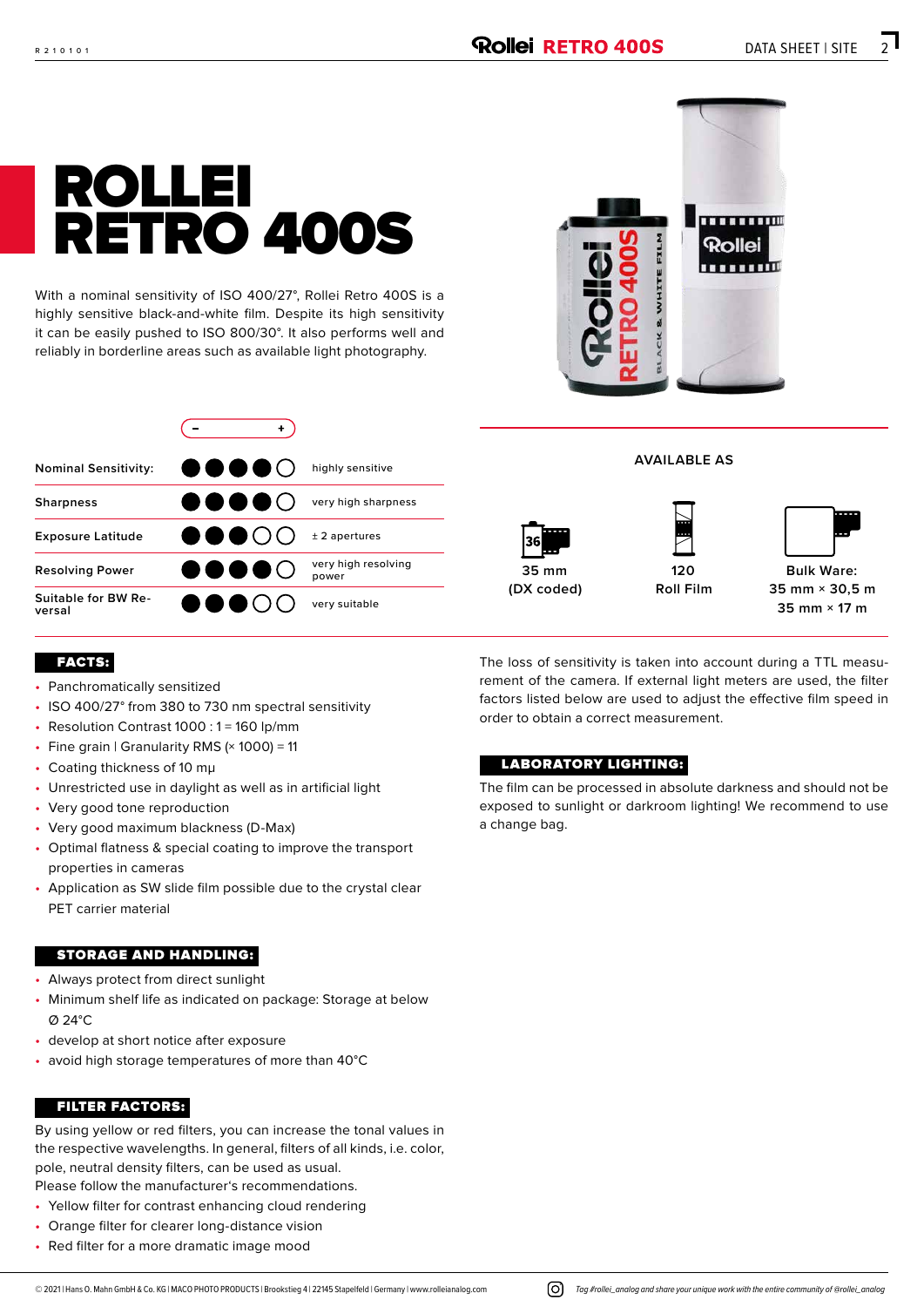#### LAYER STRUCTURE OF THE FILM:

- → Protective coating
- → Emulsion layer
- → Antihalation layer (AHU)
- → Carpet pad PET
- → Back Layer

#### DEVELOPMENT:

As is well known, the development result is not only dependent on time, temperature and developer type, but also on the develop ment method (tank, dish, processor). In order to achieve reproduci ble results, the following instructions must be observed:

- When processing in developing cans, the can must be moved (tipped) continuously during the first minute and then every 30 seconds. Development times of less than three minutes should be avoided!
- When processing in development drums (rotary development), the speed of rotation should be greater than 30 rpm (with changing direction of rotation). Development times of less than three minutes should be avoided.

#### CAN DEVELOPMENT

When developing and fixing the film in a tank with a reel, the fol lowing applies: 4 × tilting of the tank during the first 10 seconds at every minute. After each tilting rhythm, there should be a short push on the table top. This releases air bubbles adhering to the film. Compared to developing trays in open containers, the advan tage is that work can be carried out in ambient light. In addition, the agitation of the tank can be mechanized.

#### ROTATION DEVELOPMENT

In general, the processing conditions of rotary development (e.g. Jobo) are very similar to those of manual can development. The advantages of rotary development are:

- Reduced chemical consumption
- Shorter development times
- More constant working conditions (temperature)
- Higher reproducibility of the result

Due to the permanent agitation, a rough rule of thumb for rotary development applies: 10 to 15% shorter development times than in manual hand development (can).

Processing times are given by the respective manufacturer of the machine.

#### MACHINE DEVELOPMENT

Rollei films can be processed in all common developing machines (e.g. rotary, hanger, drag belt or roller transport machines).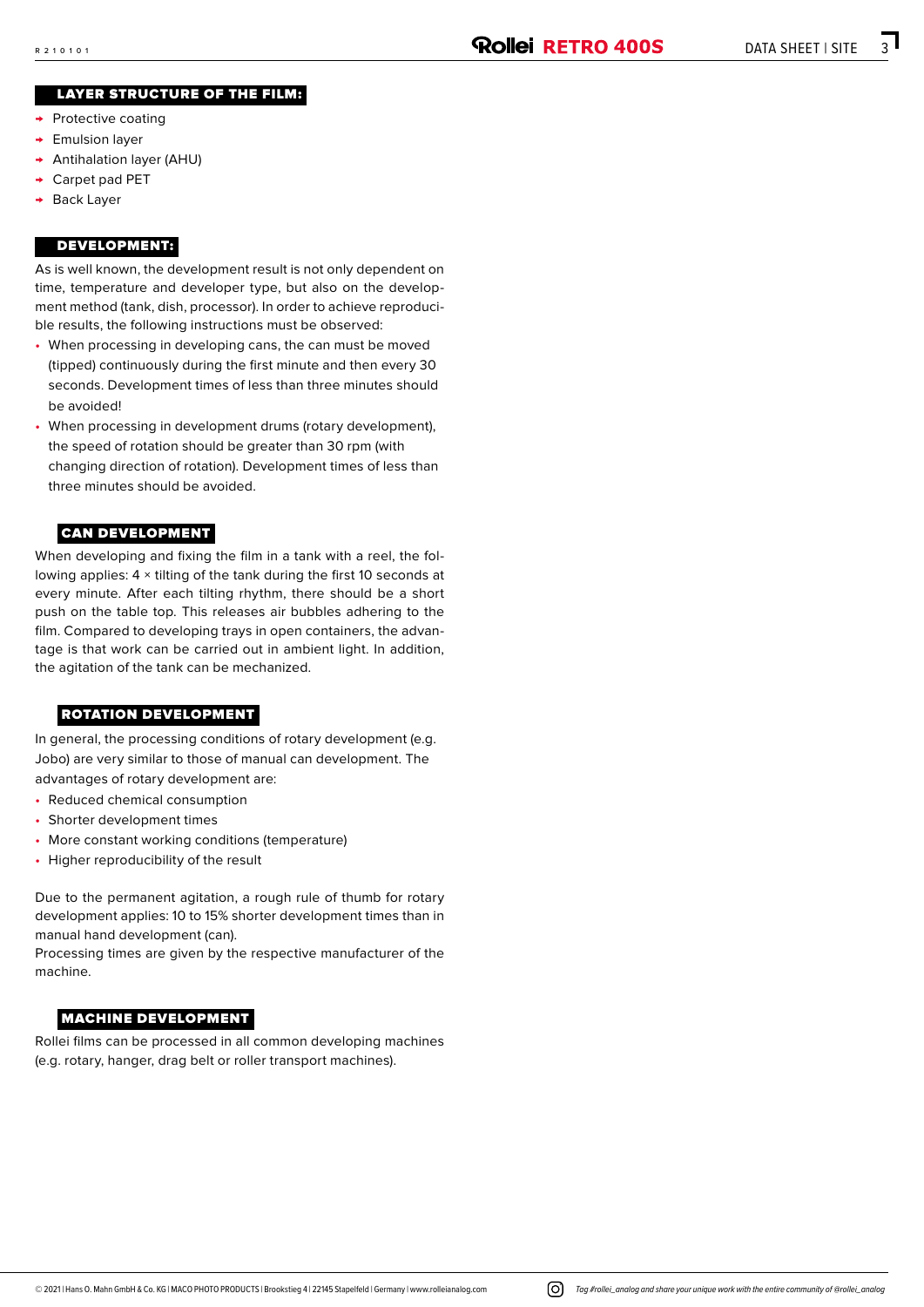#### DEVELOPMENT TIME TABLE:

Agitate in the first 30 seconds continuously, then once every 30 seconds. **Processing temperature: 20°C**

The development times given below are to be understood as approximate values and refer to an average contrast of  $γ = 0.65$ . Due to individual processing conditions, deviations in the times are possible.

| <b>DEVELOPER</b>             | <b>ISO</b>                                                                                                                                                                                                                                                                                                                                                                                                                                                                                                                                          | <b>DILUTION</b>                                                                                                                                                                                    | TIME (min)   20°C |
|------------------------------|-----------------------------------------------------------------------------------------------------------------------------------------------------------------------------------------------------------------------------------------------------------------------------------------------------------------------------------------------------------------------------------------------------------------------------------------------------------------------------------------------------------------------------------------------------|----------------------------------------------------------------------------------------------------------------------------------------------------------------------------------------------------|-------------------|
|                              |                                                                                                                                                                                                                                                                                                                                                                                                                                                                                                                                                     | $1 + 9$                                                                                                                                                                                            | 8                 |
| Rollei Supergrain            | 400/27°<br>$1 + 12$<br>$1 + 15$<br>100/21°<br>$1 + 4$<br>400/27°<br>$1 + 11$<br>800/30°<br>$1 + 7$<br>$1 + 25$<br>400/27°<br>$1 + 50$<br>400/27°<br>$1 + 15$<br>Stock<br>400/27°<br>$1 + 1$<br>$1 + 1$<br>400/27°<br>400/27°<br>$1 + 4$<br>800/30°<br>400/27°<br>$1 + 9$<br>800/30°<br>400/27°<br>$1 + 14$<br>800/30°<br>400/27°<br>$1 + 9$<br>800/30°<br>400/27°<br>$1 + 19$<br>800/30°<br>Stock<br>400/27°<br>$1 + 1$<br>400/27°<br>$1 + 1$<br>400/27°<br>$B(1+31)$<br>$1 + 4$<br>400/27°<br>400/27°<br>$1 + 9$<br>1600/33°<br>$1 + 9$<br>400/27° | 10                                                                                                                                                                                                 |                   |
|                              |                                                                                                                                                                                                                                                                                                                                                                                                                                                                                                                                                     |                                                                                                                                                                                                    | 14                |
| Rollei RLS                   |                                                                                                                                                                                                                                                                                                                                                                                                                                                                                                                                                     |                                                                                                                                                                                                    | 18 (24°)          |
|                              |                                                                                                                                                                                                                                                                                                                                                                                                                                                                                                                                                     |                                                                                                                                                                                                    | 11                |
| Rollei RPX-D                 |                                                                                                                                                                                                                                                                                                                                                                                                                                                                                                                                                     |                                                                                                                                                                                                    | 13 (22°C)         |
|                              |                                                                                                                                                                                                                                                                                                                                                                                                                                                                                                                                                     |                                                                                                                                                                                                    | 10:30             |
| R09/Rodinal                  |                                                                                                                                                                                                                                                                                                                                                                                                                                                                                                                                                     |                                                                                                                                                                                                    | 22                |
| R09 Spezial/Studio           |                                                                                                                                                                                                                                                                                                                                                                                                                                                                                                                                                     |                                                                                                                                                                                                    | 8:30              |
|                              |                                                                                                                                                                                                                                                                                                                                                                                                                                                                                                                                                     |                                                                                                                                                                                                    | 12                |
| ILFORD ID-11                 |                                                                                                                                                                                                                                                                                                                                                                                                                                                                                                                                                     |                                                                                                                                                                                                    | 16                |
| <b>ILFORD MICROPHEN</b>      |                                                                                                                                                                                                                                                                                                                                                                                                                                                                                                                                                     |                                                                                                                                                                                                    | 16                |
|                              |                                                                                                                                                                                                                                                                                                                                                                                                                                                                                                                                                     | 10<br>13<br>12<br>16<br>18<br>24<br>4:30<br>8<br>6:30<br>12:30<br>12<br>16<br>17<br>10<br>$\overline{7}$<br>10<br>18<br>11<br>$1 + 4$<br>8<br>20<br>Stock<br>$1 + 10$<br>13<br>$1 + 1 + 100$<br>15 |                   |
| <b>ILFORD ILFOTEC DD-X</b>   |                                                                                                                                                                                                                                                                                                                                                                                                                                                                                                                                                     |                                                                                                                                                                                                    |                   |
|                              |                                                                                                                                                                                                                                                                                                                                                                                                                                                                                                                                                     |                                                                                                                                                                                                    |                   |
|                              |                                                                                                                                                                                                                                                                                                                                                                                                                                                                                                                                                     |                                                                                                                                                                                                    |                   |
| <b>ILFORD ILFOSOL 3</b>      |                                                                                                                                                                                                                                                                                                                                                                                                                                                                                                                                                     |                                                                                                                                                                                                    |                   |
|                              |                                                                                                                                                                                                                                                                                                                                                                                                                                                                                                                                                     |                                                                                                                                                                                                    |                   |
|                              |                                                                                                                                                                                                                                                                                                                                                                                                                                                                                                                                                     |                                                                                                                                                                                                    |                   |
|                              |                                                                                                                                                                                                                                                                                                                                                                                                                                                                                                                                                     |                                                                                                                                                                                                    |                   |
| <b>ILFORD ILFOTEC LC29</b>   |                                                                                                                                                                                                                                                                                                                                                                                                                                                                                                                                                     |                                                                                                                                                                                                    |                   |
|                              |                                                                                                                                                                                                                                                                                                                                                                                                                                                                                                                                                     |                                                                                                                                                                                                    |                   |
|                              |                                                                                                                                                                                                                                                                                                                                                                                                                                                                                                                                                     |                                                                                                                                                                                                    |                   |
| Kodak D-76                   |                                                                                                                                                                                                                                                                                                                                                                                                                                                                                                                                                     |                                                                                                                                                                                                    |                   |
| Kodak X-TOL                  |                                                                                                                                                                                                                                                                                                                                                                                                                                                                                                                                                     |                                                                                                                                                                                                    |                   |
| Kodak HC-110                 |                                                                                                                                                                                                                                                                                                                                                                                                                                                                                                                                                     |                                                                                                                                                                                                    |                   |
|                              |                                                                                                                                                                                                                                                                                                                                                                                                                                                                                                                                                     |                                                                                                                                                                                                    |                   |
| Kodak T-MAX                  |                                                                                                                                                                                                                                                                                                                                                                                                                                                                                                                                                     |                                                                                                                                                                                                    |                   |
|                              |                                                                                                                                                                                                                                                                                                                                                                                                                                                                                                                                                     |                                                                                                                                                                                                    |                   |
| Paterson FX-39               |                                                                                                                                                                                                                                                                                                                                                                                                                                                                                                                                                     |                                                                                                                                                                                                    |                   |
| <b>Tetenal Ultrafin Plus</b> | 400/27°                                                                                                                                                                                                                                                                                                                                                                                                                                                                                                                                             |                                                                                                                                                                                                    |                   |
|                              |                                                                                                                                                                                                                                                                                                                                                                                                                                                                                                                                                     |                                                                                                                                                                                                    |                   |
| <b>Tetenal Neofin Blau</b>   | 400/27°                                                                                                                                                                                                                                                                                                                                                                                                                                                                                                                                             |                                                                                                                                                                                                    |                   |
| Moersch Finol                | 320/26°                                                                                                                                                                                                                                                                                                                                                                                                                                                                                                                                             |                                                                                                                                                                                                    |                   |

#### PRE-WATERING

- → If necessary, pre-soak film in water for approx. 1 minute
- Temperature: Processing temperature

#### DEVELOP

- → Development times can be taken from the adjacent table
- → Tilt constantly within the first 30 seconds, then once every 30 seconds
- → Recommended developer: Rollei SUPERGRAIN
- → Temperature: Processing temperature

#### STOP

- → Duration of the stop bath: about 60 seconds
- → Recommended stop bath: Rollei RCS Citrin Stop
- $\rightarrow$  Dilution: 1 + 19
- → Temperature: Processing temperature

#### FIX

- → Duration of fixation: between 3 to 8 minutes
- → Recommended fixing bath: Rollei RXA Fix Acid
- $\rightarrow$  Dilution: 1 + 7
- → Temperature: Processing temperature

#### WASH

- → To remove all chemical residues: · Rinse approximately 8 – 10 times with clear water.
	- · Time interval: 6 to 10 minutes
- → Temperature: Processing temperature

#### FINAL RINSE

- → To shorten drying time and support uniform drying; acts as a fungicide and antistatic;
- → Demineralized water with wetting agent
- → Recommended wetting agent: Rollei Wetting Agent c
- $\rightarrow$  Dilution: 1 + 100
- → Temperature: Processing temperature

#### DRYING

- → Hang in a dry and dust-free room, with sufficient distance from the floor.
- → Carefully remove the water drops that are on the lower corners of the carrier with a tissue/absorbent paper.
- → We recommend never to strip the film if a wetting agent is used

#### PUSH & PULL

**Pushing** is the deliberate underexposure of the film, subsequently accompanied by overdevelopment. The film loses shadow detail, but can effectively be exposed 1 – 2 stops lower. Highlights and midtones thus stand out with less contrast. Rough push time formula:

- $\rightarrow$  +1 f-stop: Base time  $\times$  1.33
- $\rightarrow$  + 2 f-stops: Base time  $\times$  1.33<sup>2</sup>

**Pulling** is the opposite and means the deliberate overexposure of the film, subsequently accompanied by underdevelopment. The shadow drawing is raised - extreme highlights and an "overexposure" can disturb the photo. Rough pull-time formula:

- → 1 f-stop: Base time : 1.33
- $\rightarrow$  2 f-stops: Base time : 1.33<sup>2</sup>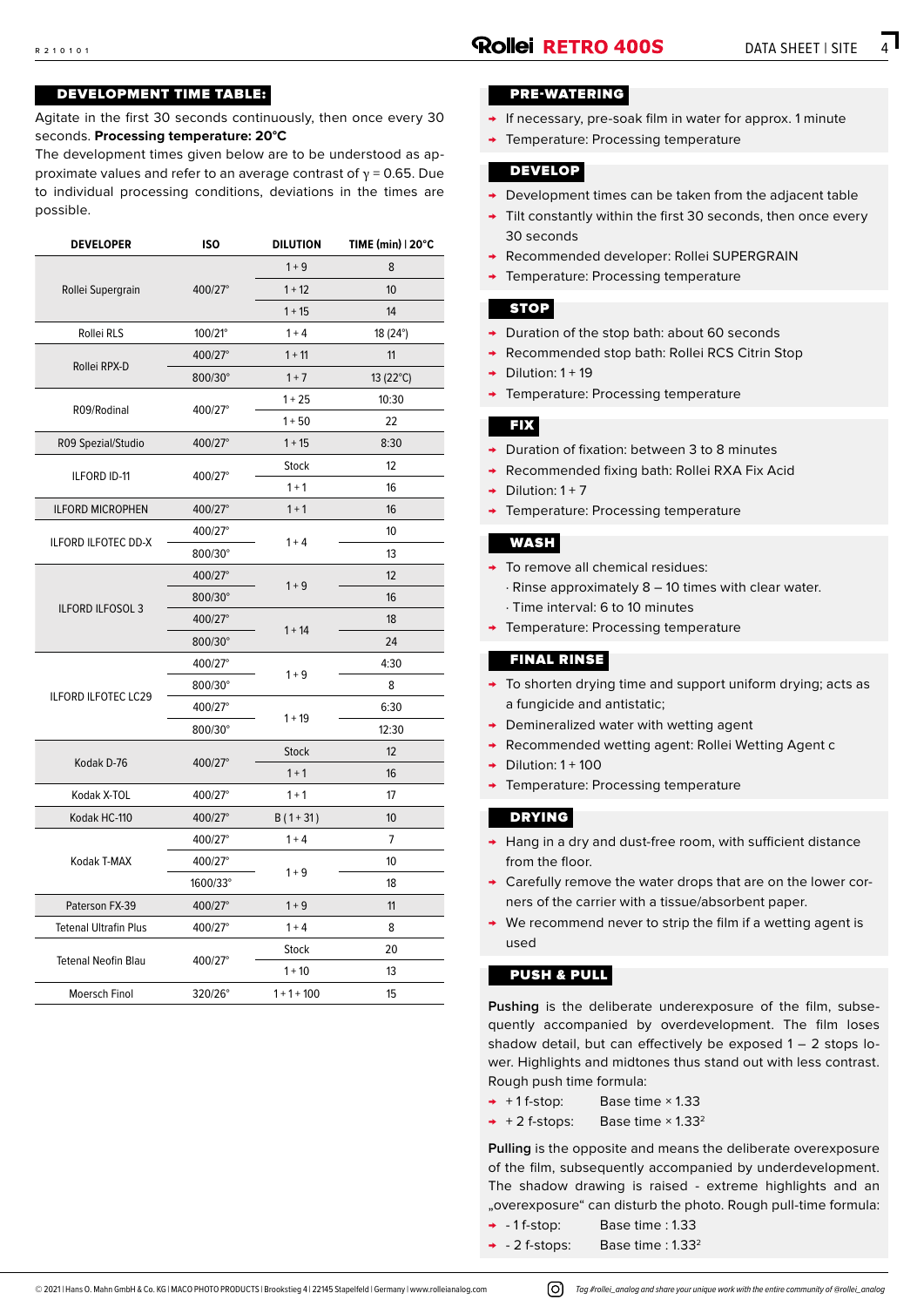#### ALL ROLLEI FILMS AT A GLANCE

|                   | <b>RPX 25</b>              | <b>RPX 100</b>    | <b>RPX 400</b>    | <b>RETRO</b><br><b>80S</b> | <b>RETRO</b><br>400S         | <b>SUPERPAN</b><br>200   | ORTHO <sub>25</sub><br>plus                                                             | <b>INFRARED</b>                            |
|-------------------|----------------------------|-------------------|-------------------|----------------------------|------------------------------|--------------------------|-----------------------------------------------------------------------------------------|--------------------------------------------|
| <b>ISO</b>        | 25                         | 100               | 400               | 80                         | 400                          | 200                      | 25                                                                                      | 400                                        |
| Carrier           | Polyester                  | <b>Triacetate</b> | <b>Triacetate</b> | Polyester<br>transparent   | Polyester<br>transparent     | clear<br>Triacetate      | Acetate                                                                                 | Polyester<br>transparent                   |
| Sensitivity       | panchromatic               | panchromatic      | panchromatic      | super-<br>panchromatic     | panchromatic<br>panchromatic | panchromatisch           | orthochro-<br>matic                                                                     | panchromatic<br>extended IR<br>sensitivity |
| 35 mm             | $\checkmark$               | $\checkmark$      | $\checkmark$      | $\checkmark$               | $\checkmark$                 | $\checkmark$             | $\checkmark$                                                                            | $\checkmark$                               |
| 120 Roll Film     | $\checkmark$               | $\checkmark$      | $\checkmark$      | $\checkmark$               | $\checkmark$                 | $\checkmark$             | $\checkmark$                                                                            | $\checkmark$                               |
| <b>Sheet Film</b> | $4 \times 5$ inch   25 sh. |                   | -                 |                            | $\qquad \qquad -$            | $\overline{\phantom{0}}$ | $4 \times 5$ inch   25 sh.<br>$5 \times 7$ inch   25 sh.<br>$8 \times 10$ inch   25 sh. | $4 \times 5$ inch   25 sh.                 |
| 35 mm × 30,5 m    | $\checkmark$               | $\checkmark$      | $\checkmark$      | $\checkmark$               | $\checkmark$                 | $\checkmark$             | $\checkmark$                                                                            | $\checkmark$                               |
| 35 mm × 17 m      | $\checkmark$               | $\checkmark$      | $\checkmark$      | $\checkmark$               | $\checkmark$                 | $\checkmark$             |                                                                                         |                                            |

|                                    |                                   |  |                                                                                                     | $\overline{\mathbf{v}}$ |  |
|------------------------------------|-----------------------------------|--|-----------------------------------------------------------------------------------------------------|-------------------------|--|
| <b>Nominal Sensitivity</b>         | $\bullet$                         |  |                                                                                                     |                         |  |
| Sharpness                          |                                   |  |                                                                                                     |                         |  |
|                                    |                                   |  | Belichtungsspielraum ●●0000   ●●●00   ●●●●00   ●●●000   ●●●000   ●●●●00   ●●●000   ●●●00            |                         |  |
| <b>Exposure Latitude</b>           |                                   |  |                                                                                                     |                         |  |
| Suitable for<br><b>BW Reversal</b> | $\bullet\bullet\bullet\circ\circ$ |  | $\bullet$ oooo $\bullet$ oooo $\bullet$ oooo $\bullet$ oooo $\bullet$ oooo $\bullet$ oooo $\bullet$ |                         |  |

© 2021 | Hans O. Mahn GmbH & Co. KG | MACO PHOTO PRODUCTS | Brookstieg 4 | 22145 Stapelfeld | Germany | www.rolleianalog.com *Tag #rollei\_analog and share your unique work with the entire community of @rollei\_analog*